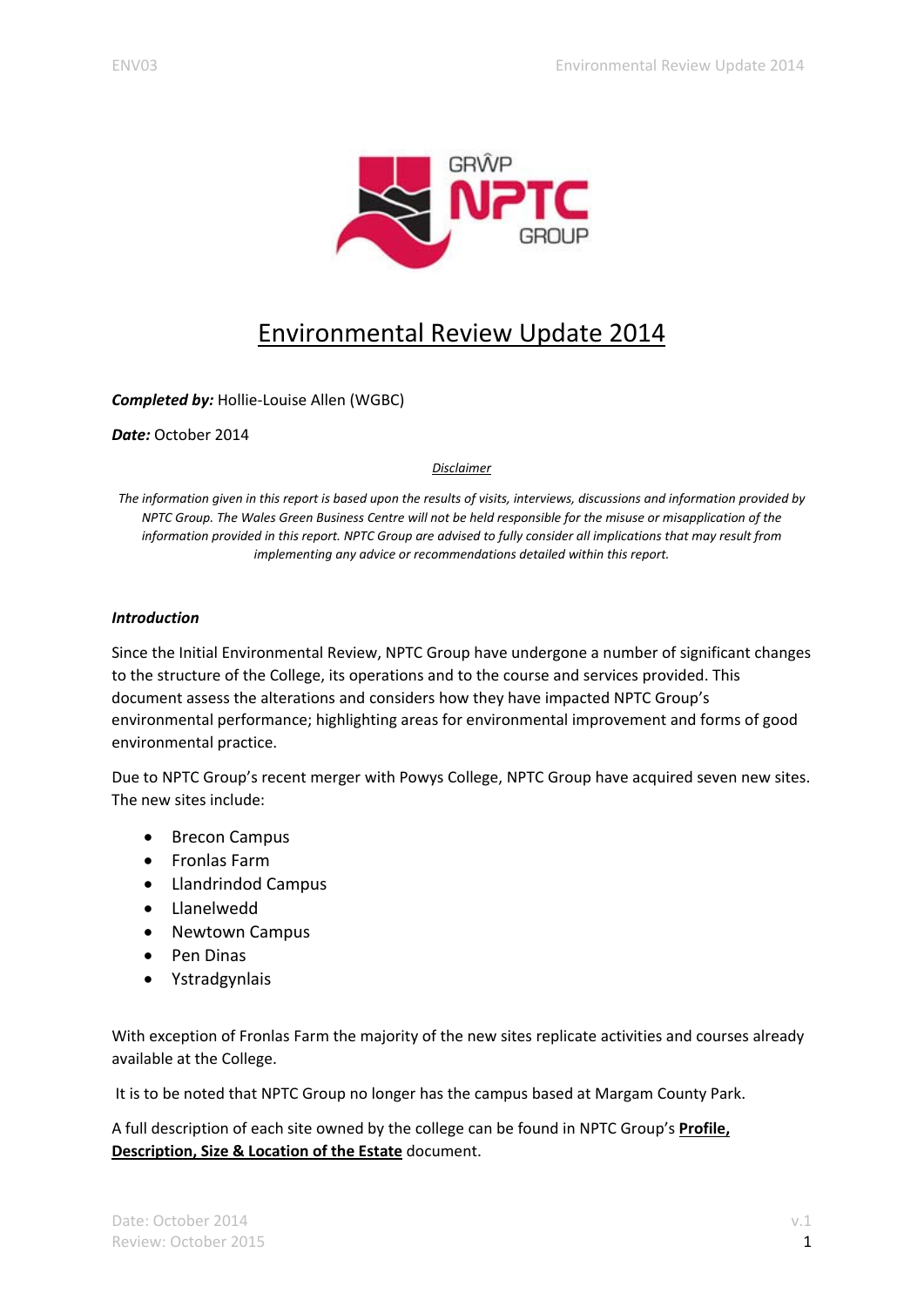## NPTC Group

NPTC Group is the only Further Education provider in the Neath Port Talbot County Borough Council & Powys areas. The College offers over 370 courses to suit many needs, either on a part‐time or full‐ time basis, and employs over 800 members of staff. NPTC's premises comprises of 17 sites, which have a gross total area of 87,298m<sup>2</sup>, and are located across 4 counties; Powys, Neath Port Talbot, Swansea and Bridgend

The choice of courses on offer at the College currently include: Adult Learning; Building & Engineering; Business Management & Leisure Studies; Catering, Hospitality & Agriculture; Computing & IT; Construction & Built Environment; Creative, Visual & Performing Arts; Engineering; Health, Social &Child Care; Horticulture, Hairdressing & Beauty; Mathematics & Science; Sport & Public Service; Social Studies & Languages; and Pre‐Vocational Studies

## *Environmental Management & other Management Systems*

Since the Initial Environmental Review, NPTC Group have achieved Green Dragon Level 4 and within the next 6 months are hoping to roll out their Green Dragon Level 4 accreditation to the college's newly acquired campuses.

Colin Heffey, the Facilities and Estates Manager at NPTC Group, has undergone formal Environmental Management Training and other members of staff at the college have also received some form of environmental training through courses or their university education.

## *Environmental Awareness*

NPTC Group have a Strategic Sustainable Management Task Group which meets twice a term discuss environmental aspects and the environmental performance of the college, and to investigate methods and measures for improvement.

Environmental issues are regularly communicated to members of staff through email and posted prompts are used throughout the college in order to boost the students' environmental awareness and to promote good environmental practice. NPTC Group also provides Environmental Awareness Training to students as part of their college induction and provide further environmental and sustainability training through ESDGC.

Both Staff and student have access the college's EMS, in addition to extra environmental and sustainability information through the college's intranet

## *Agriculture*

As part of the merger with Powys College, NPTC Group have acquired a farm and are now able to cater for students wishing to pursue a career in agriculture. The farm, which is part of the college's Catering, Hospitality and Agriculture Department, caters for 150 students and ha total of 8 members of staff, including a dedicated farm manager who resides on site.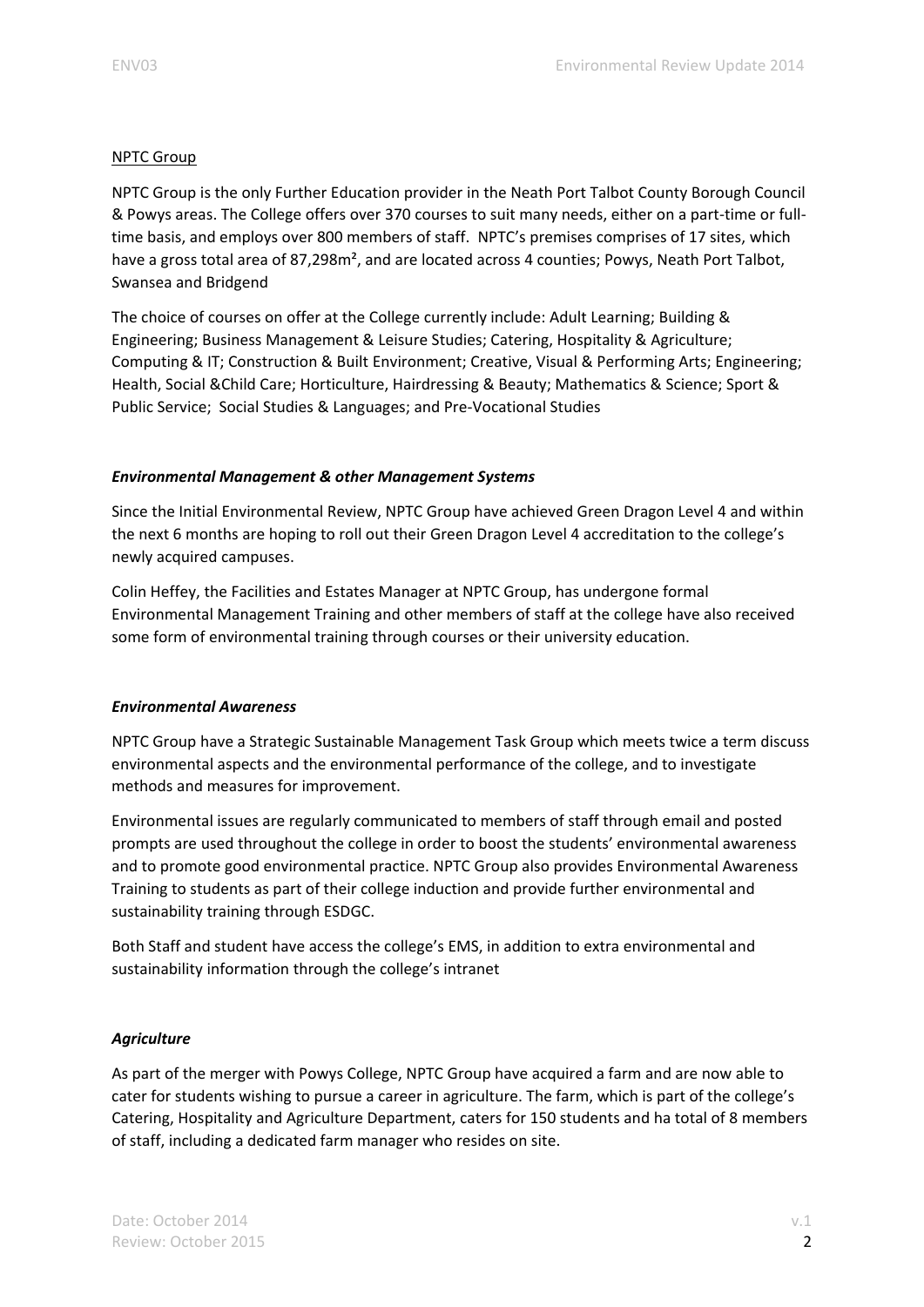Fronlas Farm is a 300 acre commercial cattle and sheep farm located in Newtown, Powys and currently consists of a 150 cattle, 750 breeding sheep, and 1100 lambs. The Farm operates 7 days a week, 365 days a year and includes a teaching block, the Farm Manager's house, agricultural farm buildings, a hill farm and pasture.

Fronlas Farm's main site in Mochdre Lane is where the students are primarily based and where the majority of the educational activities are undertaken. The site includes a farm vehicle workshop, teaching rooms, a cattle shed, yard and slurry tank.

Within the farm's vehicle workshop, where all farm vehicles and plant is maintained, a number of hazardous substances are stored and used. COSSH MSDS have been obtained for all regulated substances and all substances are store according to the MSDS. Within the workshop there are also separate waste containers for the disposal of contaminated materials and oil filters, a spill kit and a parts washer. All waste oil filters, contaminated materials and waste from the parts washer are classed as hazardous waste and are collected for disposal by Safety Kleen

Within the main yard area diesel is stored in above ground tanks, which are stored above a bunded area. Noted that all liquid contained within Fronlas Farm's bunded area and the majority of surface runoff from the Farm's main yard flows through an interceptor to an underground waste water tank. The tank and interceptor are cleared on a bi-annual basis and the appropriate waste documentation is obtained and retained.

Within the cattle shed both cattle and farm dogs are kept when not out on the farm. An asbestos register for the cattle shed has been obtained as the shed contains asbestos materials. All surface runoff from the cattle shed and surrounding areas flow to a holding system prior to being pumped into the Farm's slurry tank, which is double bunded and double valved. Testimony states that Fronlas Farm's slurry tank levels are checked on a daily basis, however at present there are no formal inspections being undertaken.

As part of the NPTC Group's commitment to pollution prevention the farm have developed and implemented a site specific pollution plan, spill procedure and waste management procedure. Fronlas Farm have also implemented a Bio‐Security Plan and have developed a Resource Management Plan which covers environmental issues, compliance with environmental legislation and pollution prevention.

All waste produced at the farm is segregated prior to collection and is either stored within waste containers at the front of the site or within the yard. Noted that the majority of waste stored within the yard is currently uncontained, with the exception of scrap metal, which is stored in a skip prior to collection.

The farm currently recycles paper, cardboard, plastic, wood, metal, food waste and green waste, the majority of which is collected by Powys County Council or Veolia. All veterinary, medical and sharps waste is taken for disposal by the vets who bring them to site and all fallen stock is disposed of in line with the Animal By‐Product (ABP) Regulations with Rural Incineration & Disposal Ltd.

Fronlas Farm have registered a number of waste exemptions (EPR/G558EW Expiry: 13.11.2016). The exemptions cover the following activities:

- D1 Deposit of Waste from Dredging of Inland Waters (Agricultural Waste only)
- D7 ‐ Burning Waste in the open (Agricultural Waste only)
- T23 Aerobic composting and associated prior treatment (Agricultural Waste only)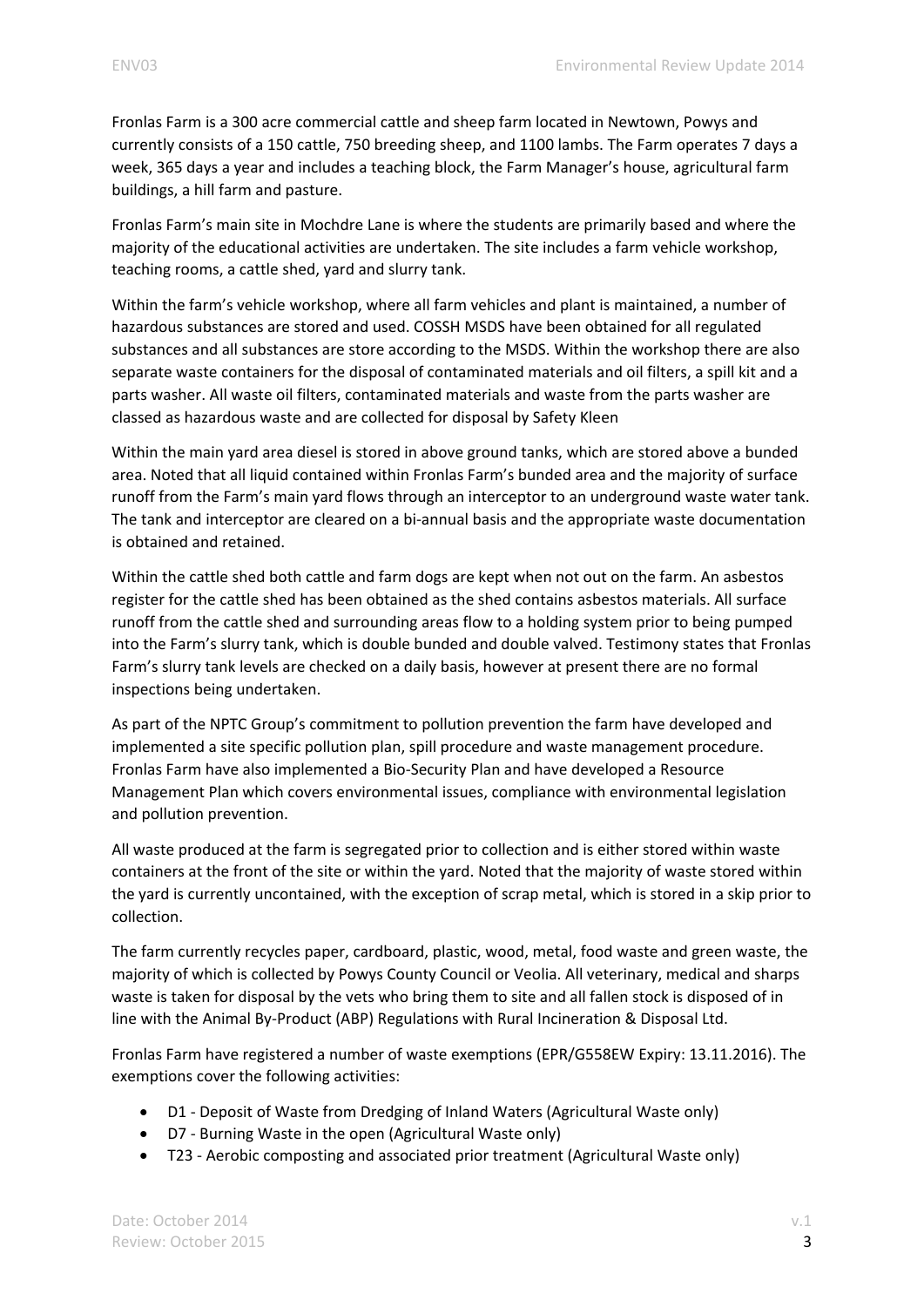- T6 Treatment of waste wood and waste plant matter by chipping, shredding, cutting or pulverising (Agricultural Waste only)
- U1 Use of Waste in Construction (Both agricultural and non-agricultural waste)
- U10 Spreading waste on Agricultural Land to confer Benefit (Agricultural Waste only)
- U8 Direct and Beneficial use of Waste for a specified Purpose (Both agricultural and nonagricultural waste)

Fronlas Farm have also registered to discharge sheep dip to land (5/01/95623/LG111 Expiry: 09.04.2014). Sheep dipping is undertaken in compliance with the regulations.

The use of fertilisers, manure and slurry is closely monitored by the farm. Martin Watkins keeps a record of all fertiliser, manure and slurry spread through the use of maps. Martin uses the maps of the farm's fields to record running totals of spreading volumes to ensure the Farm does not exceed the threshold limits for spreading. Martin Watkins has also developed a developed a map of the Farm that highlights the location of watercourses and high risk spreading areas. No spreading is undertaken in any areas or fields that are deemed to be high risk.

When spreading manure and slurry Fronlas Farm ensure:

- An up-to-date nutrient management plan is in place
- No spreading is undertaken within 10 metres of a watercourse, within 50 metres of a source of drinking water for human consumption or on steeply sloping fields where there is a risk of run‐off

Pesticides are occasionally used at Fronlas Farm, nevertheless when they are used they are closely monitored. Martin Watkins keeps a record of all pesticide use and staff based at the Farm, including Martin Watkins, have received City & Guilds pesticide training.

During the most recent visit to Fronlas Farm a number of environmental non‐conformances were identified. The non‐conformances, which mainly relate to pollution prevention and legal compliance, are listed below, in addition to recommended corrective action.

| Non-Conformance                                                                                                                                                                                                                                                                                                                                                            | Corrective Action                                                                                                                                                                                                                                                                                       |
|----------------------------------------------------------------------------------------------------------------------------------------------------------------------------------------------------------------------------------------------------------------------------------------------------------------------------------------------------------------------------|---------------------------------------------------------------------------------------------------------------------------------------------------------------------------------------------------------------------------------------------------------------------------------------------------------|
| Fronlas Farm's waste metal collected for disposal every 2 years.                                                                                                                                                                                                                                                                                                           | In future the college are to ensure that all waste produced by the<br>Farm is collected for disposal at least annually.<br>This is to be demonstrate this through the retention of waste<br>documentation.                                                                                              |
| Fronlas Farm have received hazardous waste returns for the<br>disposal of waste with Safety Kleen, however the corresponding<br>waste consignment notes could not be located. Waste consignment<br>notes for the collection of hazardous waste by Metro Rod and waste<br>transfer notes for the collection of waste by Veolia were also not<br>available during the visit. | In future all waste documentation is to be stored centrally with<br>NPTC Group's Estates Department. However, in the meantime<br>Fronlas Farm are to ensure that the correct waste<br>documentation is obtained and retained.                                                                           |
| Waste plastic drums are stored externally. Noted that a number of<br>the drums had filled with rainwater, which had mixed with an<br>unidentified and potentially hazardous liquid contained within the<br>drums. Waste car batteries were also being stored externally,<br>uncontained and uncovered.                                                                     | Fronlas Farm are to ensure that all waste is stored appropriately<br>and that all potentially hazardous waste is disposed of according<br>to regulations and without risk of pollution.<br>NPTC Group are also to provide Fronlas Farm with a suitable<br>container for the storage of waste batteries. |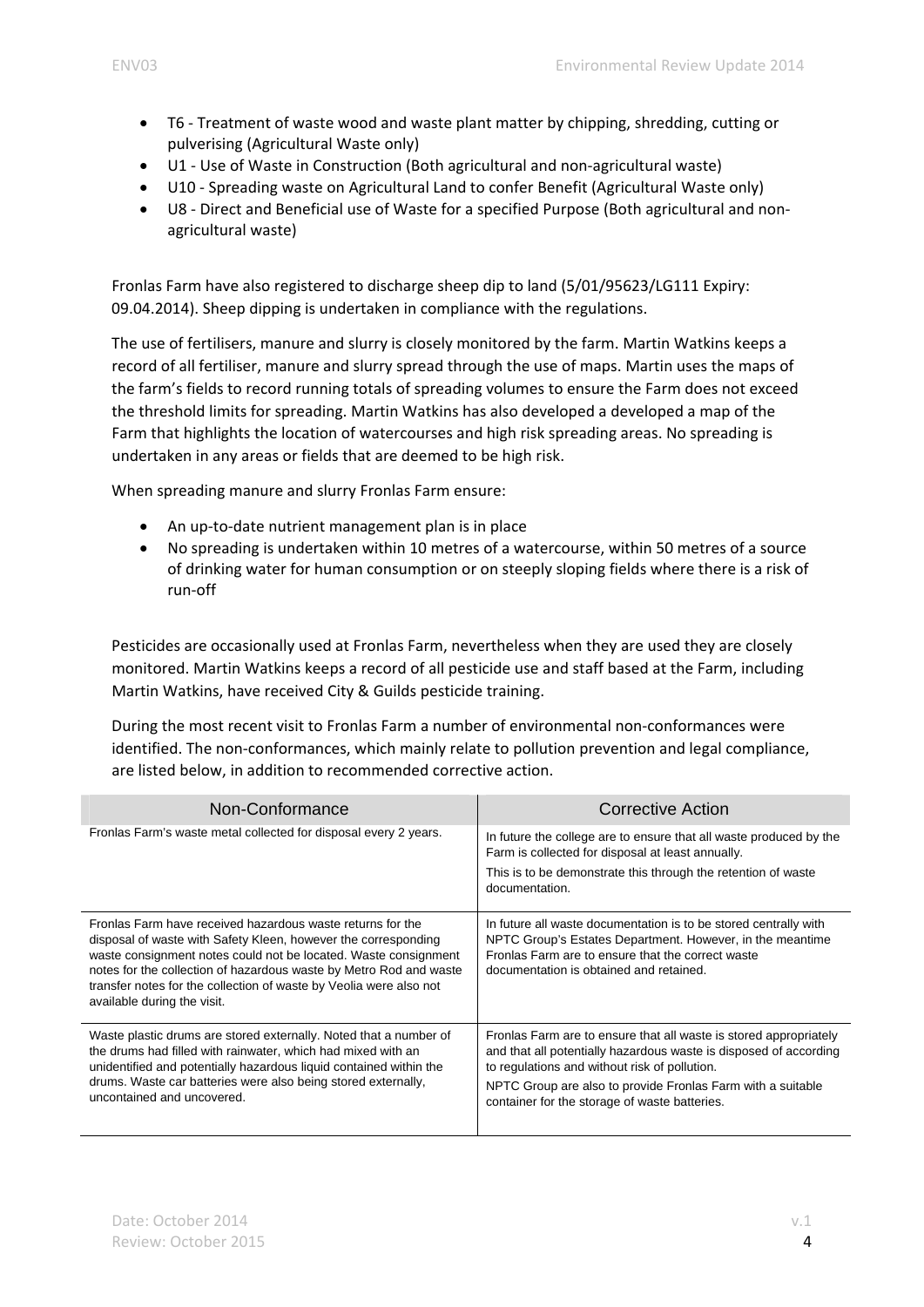| Fronlas Farm carry waste, however neither the Farm nor NPTC<br>Group are registered as waste carriers.                                                                                                                      | NPTC are to register as a waste carrier with NRW. Noted that if<br>only transporting non-construction waste NPTC Group can<br>register as a lower tier waste carrier, free of charge.  |
|-----------------------------------------------------------------------------------------------------------------------------------------------------------------------------------------------------------------------------|----------------------------------------------------------------------------------------------------------------------------------------------------------------------------------------|
| Waste wood produced at Fronlas Farm is burnt. As the waste wood<br>pile at Fronlas Farm contained a mix of both non-contaminated and<br>contaminated wood it is possible that contaminated waste is being<br>burnt on site. | All non-contaminated waste wood is to be segregated and<br>stored separately from contaminated wood, ensuring that the<br>risk of contaminated wood being accidently burnt is minimal. |

Prior to the visit to Fronlas Farm, Martin Watkins prepared a statement on the promotion of environmental management and sustainable systems across the farm and on the delivery of land based curriculum. The Statement has been included within the text box below.

## *Fronlas Farm Environmental Schemes*

*The farm has been involved in several Welsh Government schemes to promote environmental improvement for a number of years.*

*Tir Cynnal – An entry level environmental scheme, which the farm entered in 2006. The scheme involves restrictions on spreading FYM and fertilizers within 1 metre of field boundaries and also leaving 25% of the farm hedges uncut in any one year.* 

*Glastir – A second level environmental scheme, which the farm entered in 2010. Glastir requires all slurry produced on the farm being applied to the ground either by injection or with a trailing shoe device, minimising pollution and improving soil uptake. The scheme also requires the farm to grow a minimum of 4ha of both unsprayed spring cereals and root crops to encourage environmental diversity.*

## *Environmental Practices*

*The farm has both a resource management and a slurry / manure management plan in place to ensure that all waste products are disposed of in a sustainable manner and to the maximum benefit of the farm and the environment.*

*Established disposal routes are in place for all waste products from both the farm and the teaching workshops, and an emergency plan is in place for any major spillages.*

*Permits are in place with Environment Agency for disposal of waste wood material, waste building materials and disposal of dilute sheep dip on the land.*

#### *Land based Curriculum delivery*

*All learners receive teaching input on environmental aspects and ESDGC as part of the curriculum delivery.*

*Many of the learners are apprentices and ESDGC forms part of the bi‐monthly review, which involves the learner, the college and the employer.*

*Level 3 curriculum delivery includes aspects of environmental management and planning and an awareness of Welsh Government environmental schemes.*

*The farm has been involved in a number of "Pasture to Plate" type initiatives, which promote local food production and consumption and the reduction of food miles. Beef and Lamb from Fronlas farm is used in the college "Themes" restaurant, which again promotes the use of local produce.*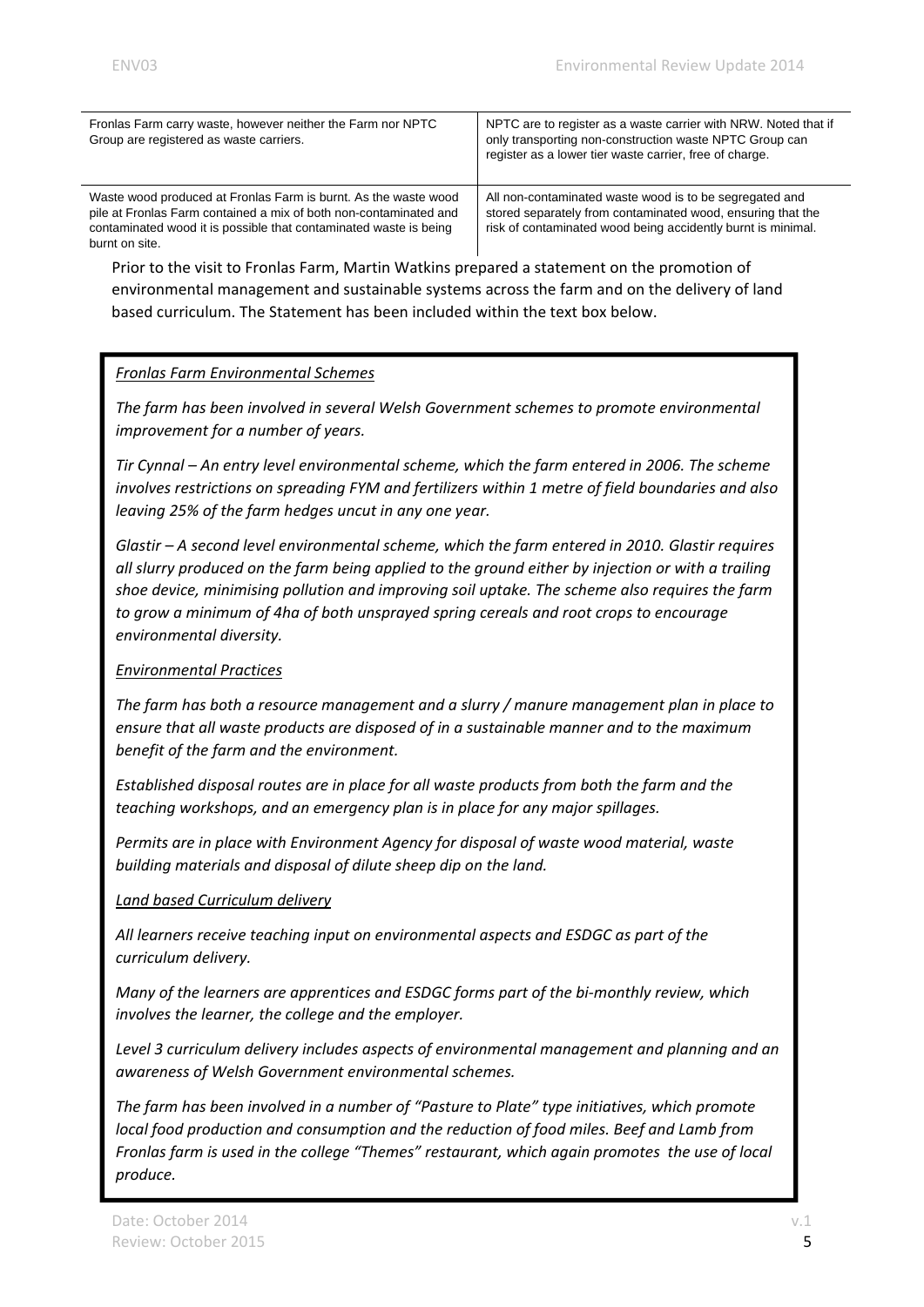## *Pollution Prevention*

NPTC Group are committed to pollution prevention and have implemented a range of measures to ensure the risk of pollution arising from the college's activities is kept to a minimum. The college have also developed a Pollution Prevention Plan and an Emergency Preparedness Procedure to ensure that all pollution incidents are effectively controlled.

Hazardous substances are stored in compliance with COSHH regulations and spill kits have been made available in areas of the college that are deemed to have a high pollution risk. NPTC Group have also developed a spill procedure and have provided waste containers for the disposal of any contaminated materials.

Within the college's Motor Vehicle and Engineering Departments oil and other hazardous substances are stored on drip trays and interceptors have been installed, and at the Pontardawe campus a designated vehicle wash‐down area has been fitted to ensure the waste water does not enter the River Tawe which runs adjacent to the campus.

All college buildings thought to contain asbestos have been subject to an asbestos survey and Asbestos Registers have been implemented. Noted that the Newtown Campus has recently had a significant amount of asbestos removed from its buildings. Waste documentation for the removal of this asbestos has been obtained.

Pollution prevention t at Fronlas Farm has been addressed under Agriculture.

## *Use of Resources & Raw Materials*

NPTC Group's consumption of resources and raw materials has significantly risen since the merger with Powys College, purely due to the increase in sites, courses, staff and students.

NPTC Group has a Sustainable Procurement Procedure and are currently in the process of developing a Sustainable Procurement Strategy. NPTC Group also follow the 'Green Buyers Guide' handed to them by the Local Authority.

All toilet paper and tissues paper used at NPTC Group is from recycled resources. NPTC Group is also currently investigating purchasing 100% recycled copier paper. The Construction Department already only purchase FSC wood and have a number of procedures in place in order to minimise waste and to increase the efficiency of their material usage.

Brick waste produced at Newtown is reused at the Farm.

## *Energy Consumption & Efficacy*

Due to the recent merger with Powys College, NPTC Group's energy consumption is expected to almost double over the year, simply due to the increased number of sites. In order to manage energy consumption the college has implemented a Sustainability Policy which aims to increase the energy efficiency of the college and reduce consumption.

All NPTC Group campuses are monitored in regards to energy consumption. The Neath and Afan campuses' energy consumption is monitored every half hour using an Enica LED and pulse meter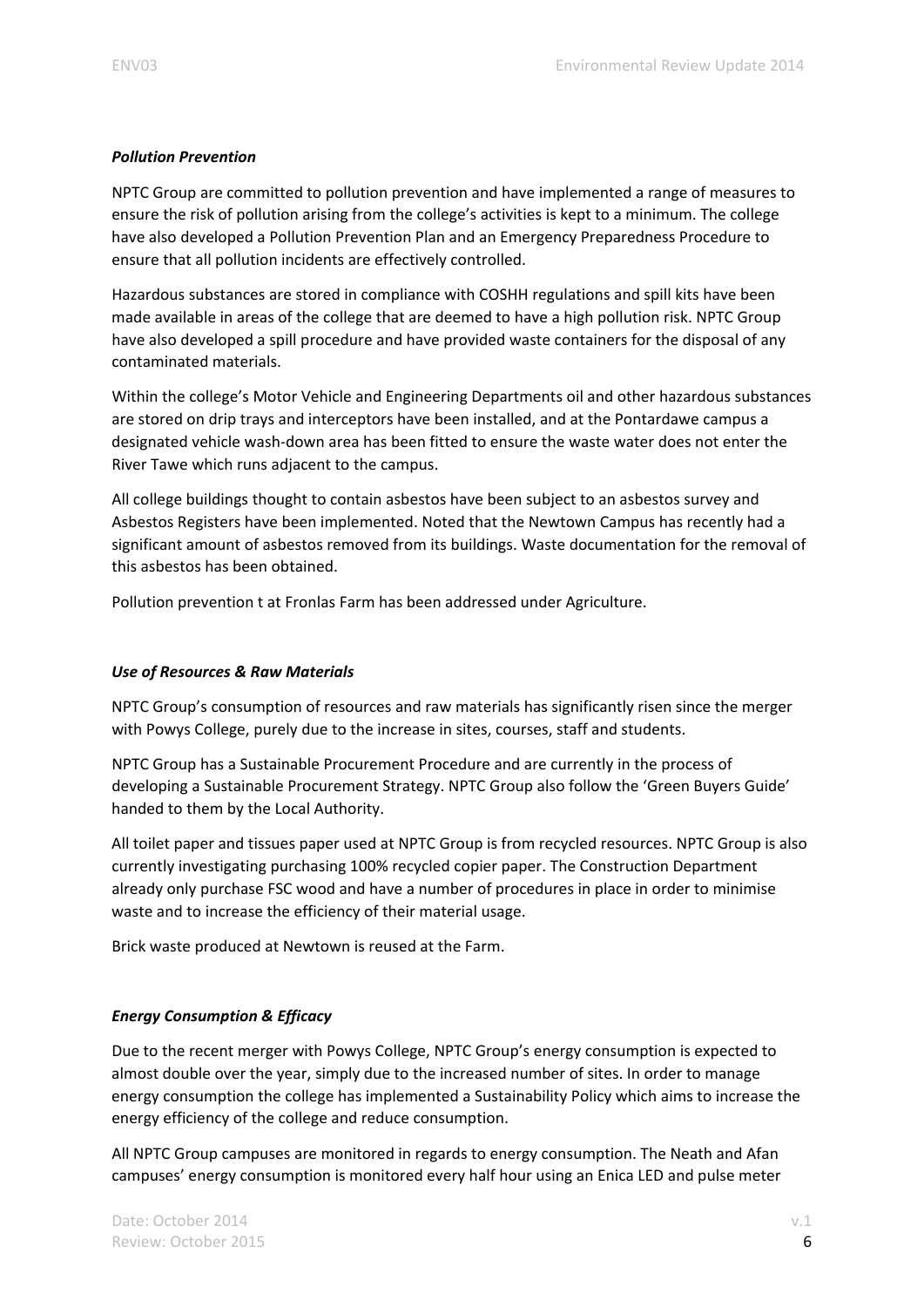loggers, whereas at the college's other campuses energy consumption is monitored using metre readings taken by the college's caretakers and security.

Measures implemented to keep energy consumption to a minimum include:

- The use of individual thermostatic valves on all radiators, allowing them to be adjusted manually to ensure they are not constantly on full throughout colder periods.
- The implementation of a programme which allows members of the college's facilities team to operate all boilers, heating and ventilation systems remotely from a computer.
- Posted prompts to encourage staff and students to switch lights and equipment off when not in use.
- LED lighting

#### *Waste*

NPTC Group currently have a calculated recycling rate of 91.69%, however it is to be noted that this figure does not take into consideration the waste produced at the college's newer sites.

NPTC Group currently recycle:

| Paper          | Wood                            |
|----------------|---------------------------------|
| Cardboard      | <b>Scrap Metal</b>              |
| <b>Plastic</b> | <b>Mixed Construction Waste</b> |
| Tins/Cans      | <b>Batteries</b>                |
| Food Waste     | <b>WFFF</b>                     |

Noted that NPTC Group have changed their main waste contractor to Veolia, as by March 2014 all waste collected for disposal by Veolia will be diverted from landfill through EfW.

NPTC Group have developed a Waste Management Table in order to ensure waste is managed in compliance with environmental legislation.

Waste produced by NPTC Group is collected by a number of different waste contractors. The majority of waste transfer and consignment notes for the waste are held centrally within NPTC Group's Neath Estates Department.

NPTC have registered 7 Campuses with the NRW as Producers of Hazardous Waste. The Campuses and their Registration Numbers are as below:

| <b>Neath Campus</b>           | <b>AAH811</b> | 21.07.2015 |
|-------------------------------|---------------|------------|
| <b>Buildings Craft Centre</b> | <b>AAH813</b> | 21.07.2015 |
| Afan Campus                   | <b>NEK980</b> | 21.07.2015 |
| <b>Construction Training</b>  | <b>NEK980</b> | 21.07.2015 |
| <b>Tawe House</b>             | <b>NWV533</b> | 15.12.2014 |
| Fronlas Farm                  | <b>AAJ721</b> | 06.12.2015 |
| Newtown Campus                | <b>ALA818</b> | 06.12.2015 |

Hazardous waste produced by NPTC Group includes:

| WEEE                           | Engine Oil          | <b>Parts Cleaners</b> |
|--------------------------------|---------------------|-----------------------|
| <b>Fluorescent Tube Lights</b> | Spill Kit Material  | Lab Waste             |
| Refrigerators                  | <b>Interceptors</b> | <b>Cutting Fluids</b> |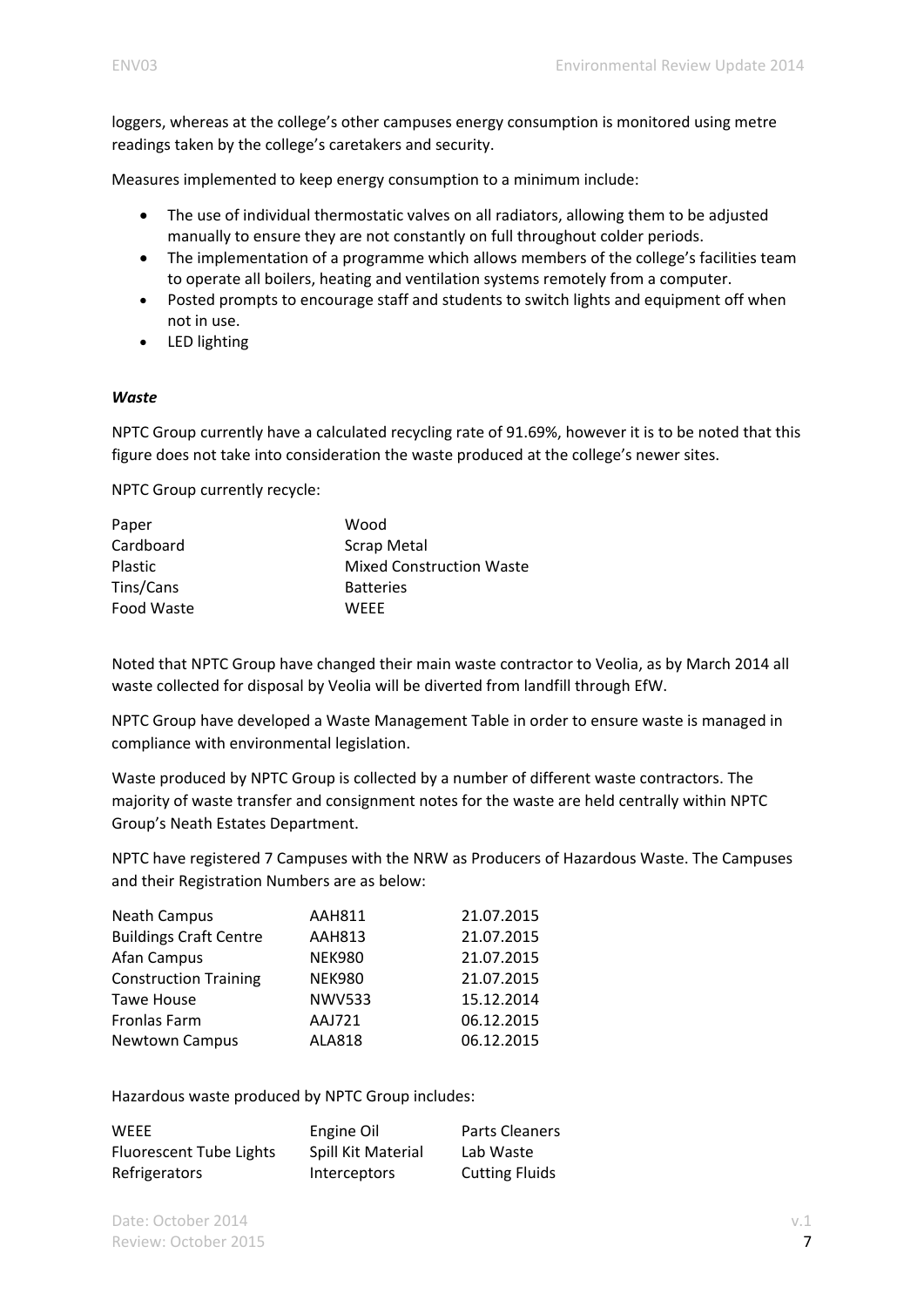Contaminated rags **a Coolants Coolants** 

The majority of hazardous waste produced by NPTC Group is handled appropriately and in line with legislation, however during the most recent assessment of the college the following was noted:

- Within the Motor Vehicle and Engineering Departments contaminated rags and oil filters were being disposed of as general non‐hazardous waste.
- WEEE produced at Brecon is either disposed of by the IT Department or is taken by the college to a local recycling facility, thus the college are not obtaining any waste documentation for the disposal of the WEEE.
- Redundant fluorescent tube lighting produced within the Powys campuses is collected by estates and is taken to Newtown for disposal, however NPTC Group are not registered as waste carriers.

To address these non‐conformances all waste oil filters and contaminated materials are to be segregated and disposed of separately to all other waste, all WEEE is to be disposed of with a registered waste carrier and if continuing to carry waste the college are to register with NRW as a waste carrier. Noted that if only transporting non-construction waste NPTC can register as a lower tier waste carrier free of charge.

## *Emissions to Atmosphere*

Emissions to atmosphere from NPTC Group mainly consist of  $CO<sub>2</sub>$  which arises from the use of transport. Other emissions include fumes and vapours from chemicals, fuels and oils, dust from construction activities, onsite boilers and welding.

Further emissions arise from emergency situations, including fire and the accidental release of ODS or F‐Gas from air conditioning and refrigeration units. To ensure the risk of ODS or F‐Gas entering the atmosphere is kept to a minimum all units are subject to annual maintenance and leak tests. NPTC Group have also developed an Assets List, allowing the units and the gases within them to be effectively monitored.

Noted that during the latest visit to the college it was identified that refrigeration and air conditioning units at the Brecon and Newtown campuses had not been subject to any form of annual maintenance or leak checks under Powys College. In order to address this NPTC Group are to identify all units within an Assets List and are to ensure that they are all subject to maintenance and leak check as soon as practically possible.

Emissions to atmosphere from Fronlas Farm are addressed under Agriculture. Noted that Fronlas Farm hold an exemption for the burning of waste.

## *Transport & Logistics*

NPTC Group have implemented a Travel Plan in order to move towards more sustainable modes of transport and to reduce the traffic and congestion caused by staff and students at the college. NPTC Group have also made bike shelters, showers and changing rooms available to those who chose to cycle.